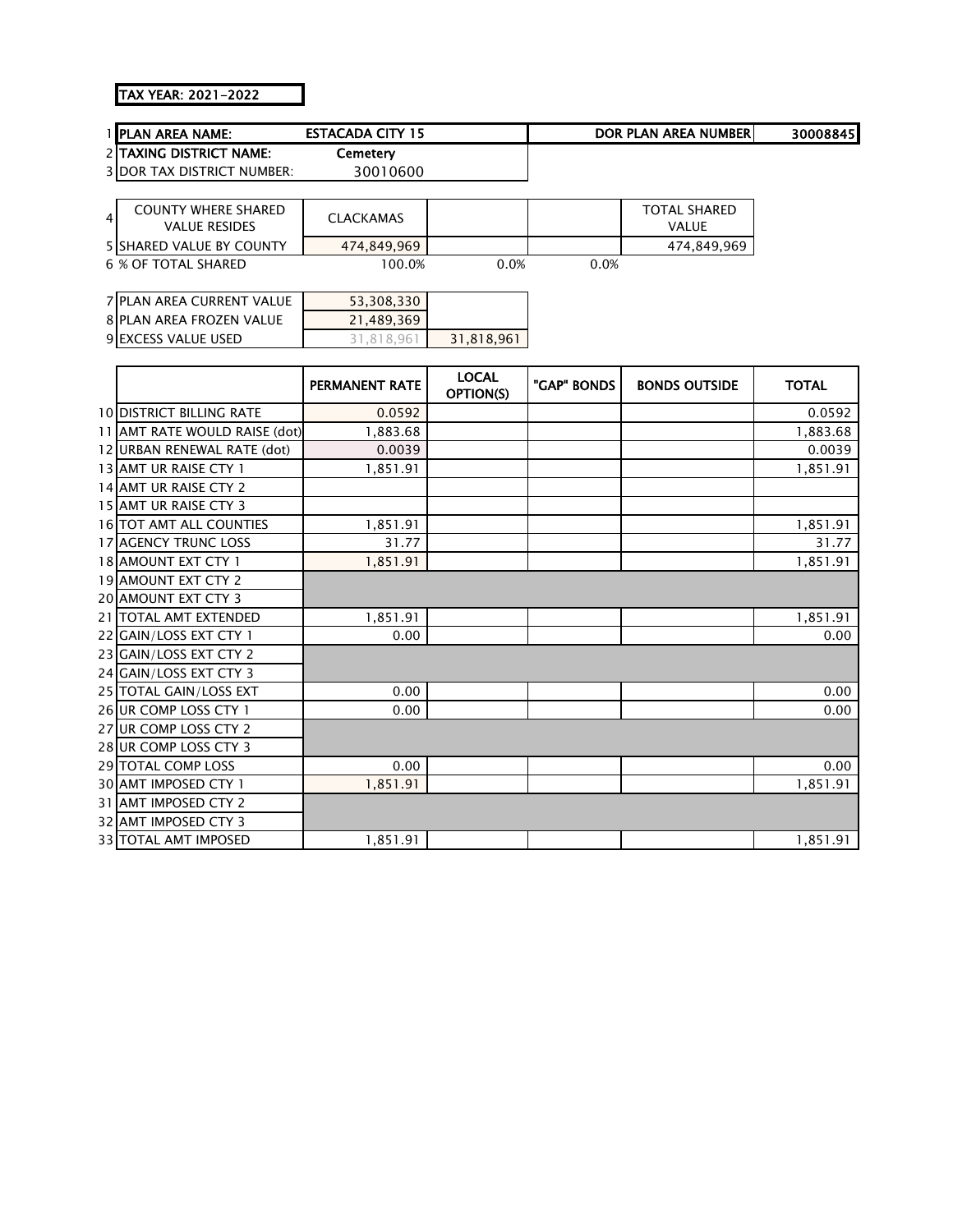| <b>TACADA</b><br><b>AREA NUMBER</b><br>CITV<br><b>DOP</b><br>LAN 1<br>DI.<br><b>1 IPLAN AREA NAME:</b><br>. | ---------------------- | -------------------- |                    |
|-------------------------------------------------------------------------------------------------------------|------------------------|----------------------|--------------------|
|                                                                                                             |                        |                      | 30008845<br>. т. . |

2 TAXING DISTRICT NAME: CITY ESTACADA & BOND<br>3 DOR TAX DISTRICT NUMBER: 31640000 3 DOR TAX DISTRICT NUMBER:

| COUNTY WHERE SHARED<br>$\overline{4}$<br><b>VALUE RESIDES</b> | <b>CLACKAMAS</b> |      |      | TOTAL SHARED<br>VALUE |
|---------------------------------------------------------------|------------------|------|------|-----------------------|
| 5 SHARED VALUE BY COUNTY                                      | 474.849.969      |      |      | 474,849,969           |
| 6 % OF TOTAL SHARED                                           | 100.0%           | 0.0% | 0.0% |                       |

| 7 PLAN AREA CURRENT VALUE  | 53,308,330 |            |
|----------------------------|------------|------------|
| 8 PLAN AREA FROZEN VALUE   | 21.489.369 |            |
| <b>9 EXCESS VALUE USED</b> | 31.818.961 | 31.818.961 |

|                                 | <b>PERMANENT RATE</b> | <b>LOCAL</b><br>OPTION(S) | "GAP" BONDS | <b>BONDS OUTSIDE</b> | <b>TOTAL</b> |
|---------------------------------|-----------------------|---------------------------|-------------|----------------------|--------------|
| <b>10 DISTRICT BILLING RATE</b> | 2.6749                |                           |             | 0.1805               | 2.8554       |
| 11 AMT RATE WOULD RAISE (dot)   | 85, 112.54            |                           |             | 5,743.32             | 90,855.86    |
| 12 URBAN RENEWAL RATE (dot)     | 0.1792                |                           |             | 0.0120               | 0.1912       |
| 13 AMT UR RAISE CTY 1           | 85,093.11             |                           |             | 5,698.20             | 90,791.31    |
| 14 AMT UR RAISE CTY 2           |                       |                           |             |                      |              |
| 15 AMT UR RAISE CTY 3           |                       |                           |             |                      |              |
| 16 TOT AMT ALL COUNTIES         | 85,093.11             |                           |             | 5,698.20             | 90,791.31    |
| <b>17 AGENCY TRUNC LOSS</b>     | 19.43                 |                           |             | 45.12                | 64.55        |
| 18 AMOUNT EXT CTY 1             | 85,093.11             |                           |             | 5,698.20             | 90,791.31    |
| <b>19 AMOUNT EXT CTY 2</b>      |                       |                           |             |                      |              |
| 20 AMOUNT EXT CTY 3             |                       |                           |             |                      |              |
| 21   TOTAL AMT EXTENDED         | 85,093.11             |                           |             | 5,698.20             | 90,791.31    |
| 22 GAIN/LOSS EXT CTY 1          | 0.00                  |                           |             | 0.00                 | 0.00         |
| 23 GAIN/LOSS EXT CTY 2          |                       |                           |             |                      |              |
| 24 GAIN/LOSS EXT CTY 3          |                       |                           |             |                      |              |
| 25 TOTAL GAIN/LOSS EXT          | 0.00                  |                           |             | 0.00                 | 0.00         |
| 26 UR COMP LOSS CTY 1           | 0.13                  |                           |             | 0.01                 | 0.14         |
| 27 UR COMP LOSS CTY 2           |                       |                           |             |                      |              |
| 28 UR COMP LOSS CTY 3           |                       |                           |             |                      |              |
| 29 TOTAL COMP LOSS              | 0.13                  |                           |             | 0.01                 | 0.14         |
| 30 AMT IMPOSED CTY 1            | 85,092.98             |                           |             | 5,698.19             | 90,791.17    |
| 31 AMT IMPOSED CTY 2            |                       |                           |             |                      |              |
| 32 AMT IMPOSED CTY 3            |                       |                           |             |                      |              |
| <b>33 TOTAL AMT IMPOSED</b>     | 85,092.98             |                           |             | 5,698.19             | 90,791.17    |
|                                 |                       |                           |             |                      |              |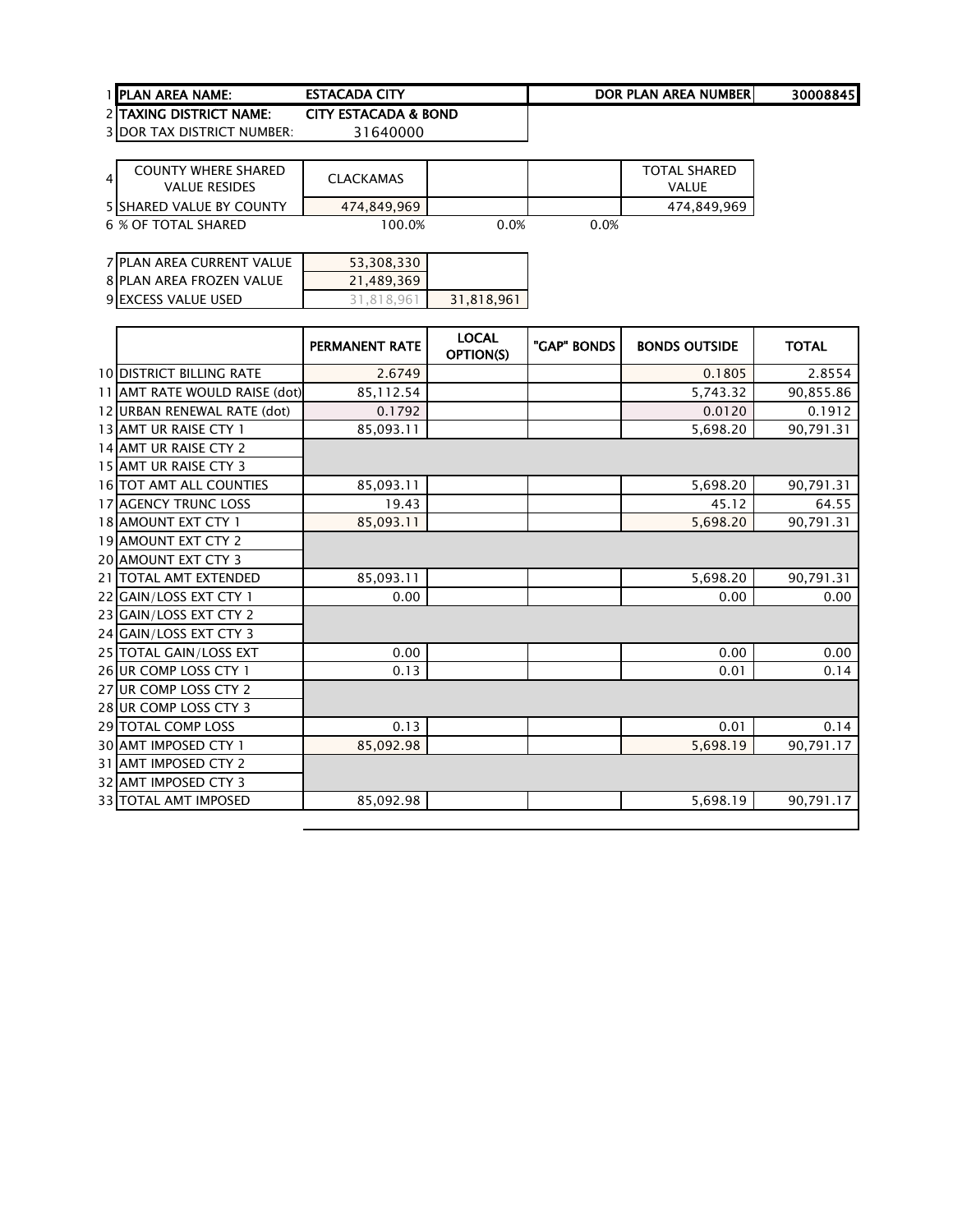| <b>1 IPLAN AREA NAME:</b>      | <b>ESTACADA</b><br>CIV<br>` | DOR PLAN AREA NUMBERI | 30008845 |
|--------------------------------|-----------------------------|-----------------------|----------|
| <b>DITAVING DISTRICT NAME:</b> | COM COLL CLACK              |                       |          |

2 TAXING DISTRICT NAME: COM COLL CLA<br>3 DOR TAX DISTRICT NUMBER: 30604000 3 DOR TAX DISTRICT NUMBER:

| $\overline{4}$ | <b>COUNTY WHERE SHARED</b><br>VALUE RESIDES | <b>CLACKAMAS</b> |      |         | TOTAL SHARED<br>VALUE |
|----------------|---------------------------------------------|------------------|------|---------|-----------------------|
|                | <b>5 SHARED VALUE BY COUNTY</b>             | 474.849.969      |      |         | 474,849,969           |
|                | 6 % OF TOTAL SHARED                         | 100.0%           | 0.0% | $0.0\%$ |                       |

| 7 PLAN AREA CURRENT VALUE | 53,308,330  |            |
|---------------------------|-------------|------------|
| 8 PLAN AREA FROZEN VALUE  | 21,489,369  |            |
| 9 EXCESS VALUE USED       | 8.96<br>-81 | 31,818,961 |

|                                 | PERMANENT RATE | <b>LOCAL</b><br>OPTION(S) | "GAP" BONDS | <b>BONDS OUTSIDE</b> | <b>TOTAL</b> |
|---------------------------------|----------------|---------------------------|-------------|----------------------|--------------|
| <b>10 DISTRICT BILLING RATE</b> | 0.5582         |                           |             |                      | 0.5582       |
| 11 AMT RATE WOULD RAISE (dot)   | 17,761.34      |                           |             |                      | 17,761.34    |
| 12 URBAN RENEWAL RATE (dot)     | 0.0374         |                           |             |                      | 0.0374       |
| 13 AMT UR RAISE CTY 1           | 17,759.39      |                           |             |                      | 17,759.39    |
| 14 AMT UR RAISE CTY 2           |                |                           |             |                      |              |
| 15 AMT UR RAISE CTY 3           |                |                           |             |                      |              |
| 16 TOT AMT ALL COUNTIES         | 17,759.39      |                           |             |                      | 17,759.39    |
| <b>17 AGENCY TRUNC LOSS</b>     | 1.95           |                           |             |                      | 1.95         |
| 18 AMOUNT EXT CTY 1             | 17,759.39      |                           |             |                      | 17,759.39    |
| <b>19 AMOUNT EXT CTY 2</b>      |                |                           |             |                      |              |
| <b>20 AMOUNT EXT CTY 3</b>      |                |                           |             |                      |              |
| 21   TOTAL AMT EXTENDED         | 17,759.39      |                           |             |                      | 17,759.39    |
| 22 GAIN/LOSS EXT CTY 1          | 0.00           |                           |             |                      | 0.00         |
| 23 GAIN/LOSS EXT CTY 2          |                |                           |             |                      |              |
| 24 GAIN/LOSS EXT CTY 3          |                |                           |             |                      |              |
| 25 TOTAL GAIN/LOSS EXT          | 0.00           |                           |             |                      | 0.00         |
| 26 UR COMP LOSS CTY 1           | 0.03           |                           |             |                      | 0.03         |
| 27 UR COMP LOSS CTY 2           |                |                           |             |                      |              |
| 28 UR COMP LOSS CTY 3           |                |                           |             |                      |              |
| 29 TOTAL COMP LOSS              | 0.03           |                           |             |                      | 0.03         |
| <b>30 AMT IMPOSED CTY 1</b>     | 17,759.36      |                           |             |                      | 17,759.36    |
| 31 AMT IMPOSED CTY 2            |                |                           |             |                      |              |
| <b>32 AMT IMPOSED CTY 3</b>     |                |                           |             |                      |              |
| <b>33 TOTAL AMT IMPOSED</b>     | 17,759.36      |                           |             |                      | 17,759.36    |
|                                 |                |                           |             |                      |              |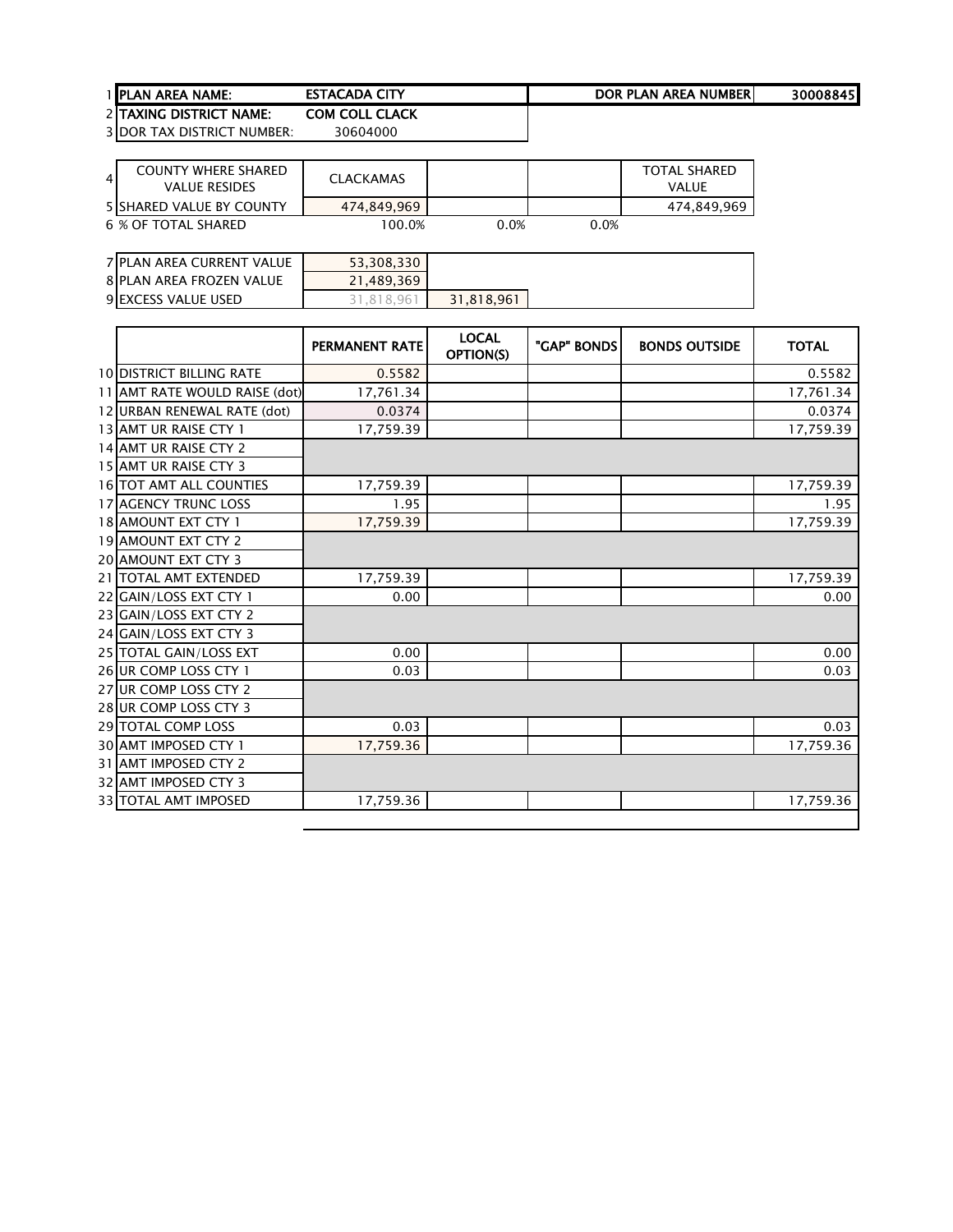| <b>1 IPLAN AREA NAME:</b>       | <b>ESTACADA CITY</b> | DOR PLAN AREA NUMBERI | 30008845 |
|---------------------------------|----------------------|-----------------------|----------|
| <b>2 ITAXING DISTRICT NAME:</b> | County R             |                       |          |

| $\overline{4}$ | <b>COUNTY WHERE SHARED</b><br>VALUE RESIDES | CLACKAMAS   |         |      | <b>TOTAL SHARED</b><br><b>VALUE</b> |
|----------------|---------------------------------------------|-------------|---------|------|-------------------------------------|
|                | <b>5 SHARED VALUE BY COUNTY</b>             | 474.849.969 |         |      | 474,849,969                         |
|                | 6 % OF TOTAL SHARED                         | 100.0%      | $0.0\%$ | 0.0% |                                     |

| 7 PLAN AREA CURRENT VALUE  | 53,308,330 |            |
|----------------------------|------------|------------|
| 8 PLAN AREA FROZEN VALUE   | 21,489,369 |            |
| <b>9 EXCESS VALUE USED</b> | 31.818.96  | 31,818,961 |

|                                 | <b>PERMANENT RATE</b> | <b>LOCAL</b><br>OPTION(S) | "GAP" BONDS | <b>BONDS OUTSIDE</b> | <b>TOTAL</b> |
|---------------------------------|-----------------------|---------------------------|-------------|----------------------|--------------|
| <b>10 DISTRICT BILLING RATE</b> | 2.9766                |                           |             |                      | 2.9766       |
| 11 AMT RATE WOULD RAISE (dot)   | 94,712.32             |                           |             |                      | 94,712.32    |
| 12 URBAN RENEWAL RATE (dot)     | 0.1994                |                           |             |                      | 0.1994       |
| 13 AMT UR RAISE CTY 1           | 94,685.08             |                           |             |                      | 94,685.08    |
| 14 AMT UR RAISE CTY 2           |                       |                           |             |                      |              |
| 15 AMT UR RAISE CTY 3           |                       |                           |             |                      |              |
| 16 TOT AMT ALL COUNTIES         | 94,685.08             |                           |             |                      | 94,685.08    |
| <b>17 AGENCY TRUNC LOSS</b>     | 27.24                 |                           |             |                      | 27.24        |
| 18 AMOUNT EXT CTY 1             | 94,685.08             |                           |             |                      | 94,685.08    |
| <b>19 AMOUNT EXT CTY 2</b>      |                       |                           |             |                      |              |
| 20 AMOUNT EXT CTY 3             |                       |                           |             |                      |              |
| 21   TOTAL AMT EXTENDED         | 94,685.08             |                           |             |                      | 94,685.08    |
| 22 GAIN/LOSS EXT CTY 1          | 0.00                  |                           |             |                      | 0.00         |
| 23 GAIN/LOSS EXT CTY 2          |                       |                           |             |                      |              |
| 24 GAIN/LOSS EXT CTY 3          |                       |                           |             |                      |              |
| 25 TOTAL GAIN/LOSS EXT          | 0.00                  |                           |             |                      | 0.00         |
| 26 UR COMP LOSS CTY 1           | 0.14                  |                           |             |                      | 0.14         |
| 27 UR COMP LOSS CTY 2           |                       |                           |             |                      |              |
| 28 UR COMP LOSS CTY 3           |                       |                           |             |                      |              |
| 29 TOTAL COMP LOSS              | 0.14                  |                           |             |                      | 0.14         |
| 30 AMT IMPOSED CTY 1            | 94.684.94             |                           |             |                      | 94.684.94    |
| 31 AMT IMPOSED CTY 2            |                       |                           |             |                      |              |
| 32 AMT IMPOSED CTY 3            |                       |                           |             |                      |              |
| 33 TOTAL AMT IMPOSED            | 94,684.94             |                           |             |                      | 94,684.94    |
|                                 |                       |                           |             |                      |              |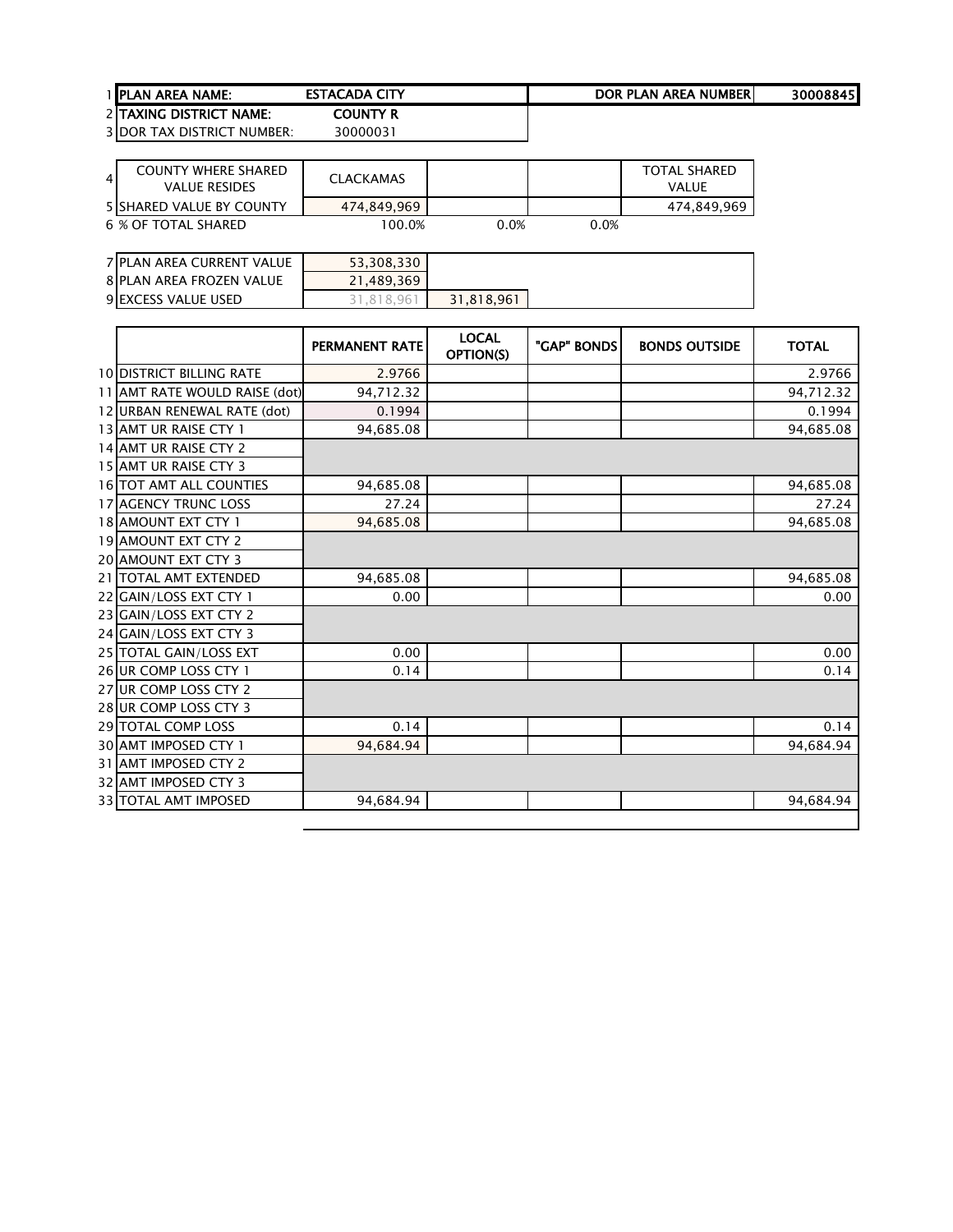1 <u>PLAN AREA NAME:</u> ESTACADA CITY **ESTACADA ESTACADA DE REALISTA ESTACADA ESTACADA ESTACADA EN ENTENDE EN ENGL** 

COUNTY EXTENSION & 4H

 TAXING DISTRICT NAME: DOR TAX DISTRICT NUMBER: 30008091

4 COUNTY WHERE SHARED<br>VALUE RESIDES VALUE RESIDES CLACKAMAS TOTAL SHARED VALUE 5 SHARED VALUE BY COUNTY **1474,849,969**<br>
6 % OF TOTAL SHARED 100.0% 0.0% 0.0% 0.0% **6 % OF TOTAL SHARED** 

| 7 PLAN AREA CURRENT VALUE  | 53,308,330 |            |
|----------------------------|------------|------------|
| 8 PLAN AREA FROZEN VALUE   | 21,489,369 |            |
| <b>9 EXCESS VALUE USED</b> | .818.96    | 31,818,961 |

|                                 | <b>PERMANENT RATE</b> | <b>LOCAL</b><br>OPTION(S) | "GAP" BONDS | <b>BONDS OUTSIDE</b> | <b>TOTAL</b> |
|---------------------------------|-----------------------|---------------------------|-------------|----------------------|--------------|
| <b>10 DISTRICT BILLING RATE</b> | 0.0500                |                           |             |                      | 0.0500       |
| 11 AMT RATE WOULD RAISE (dot)   | 1,590.95              |                           |             |                      | 1,590.95     |
| 12 URBAN RENEWAL RATE (dot)     | 0.0033                |                           |             |                      | 0.0033       |
| 13 AMT UR RAISE CTY 1           | 1,567.00              |                           |             |                      | 1,567.00     |
| 14 AMT UR RAISE CTY 2           |                       |                           |             |                      |              |
| 15 AMT UR RAISE CTY 3           |                       |                           |             |                      |              |
| <b>16 TOT AMT ALL COUNTIES</b>  | 1,567.00              |                           |             |                      | 1,567.00     |
| <b>17 AGENCY TRUNC LOSS</b>     | 23.95                 |                           |             |                      | 23.95        |
| 18 AMOUNT EXT CTY 1             | 1,567.00              |                           |             |                      | 1,567.00     |
| 19 AMOUNT EXT CTY 2             |                       |                           |             |                      |              |
| <b>20 AMOUNT EXT CTY 3</b>      |                       |                           |             |                      |              |
| 21   TOTAL AMT EXTENDED         | 1,567.00              |                           |             |                      | 1,567.00     |
| 22 GAIN/LOSS EXT CTY 1          | 0.00                  |                           |             |                      | 0.00         |
| 23 GAIN/LOSS EXT CTY 2          |                       |                           |             |                      |              |
| 24 GAIN/LOSS EXT CTY 3          |                       |                           |             |                      |              |
| 25 TOTAL GAIN/LOSS EXT          | 0.00                  |                           |             |                      | 0.00         |
| 26 UR COMP LOSS CTY 1           | 0.00                  |                           |             |                      | 0.00         |
| 27 UR COMP LOSS CTY 2           |                       |                           |             |                      |              |
| 28 UR COMP LOSS CTY 3           |                       |                           |             |                      |              |
| 29 TOTAL COMP LOSS              | 0.00                  |                           |             |                      | 0.00         |
| <b>30 AMT IMPOSED CTY 1</b>     | 1,567.00              |                           |             |                      | 1,567.00     |
| 31 AMT IMPOSED CTY 2            |                       |                           |             |                      |              |
| 32 AMT IMPOSED CTY 3            |                       |                           |             |                      |              |
| 33 TOTAL AMT IMPOSED            | 1,567.00              |                           |             |                      | 1,567.00     |
|                                 |                       |                           |             |                      |              |

.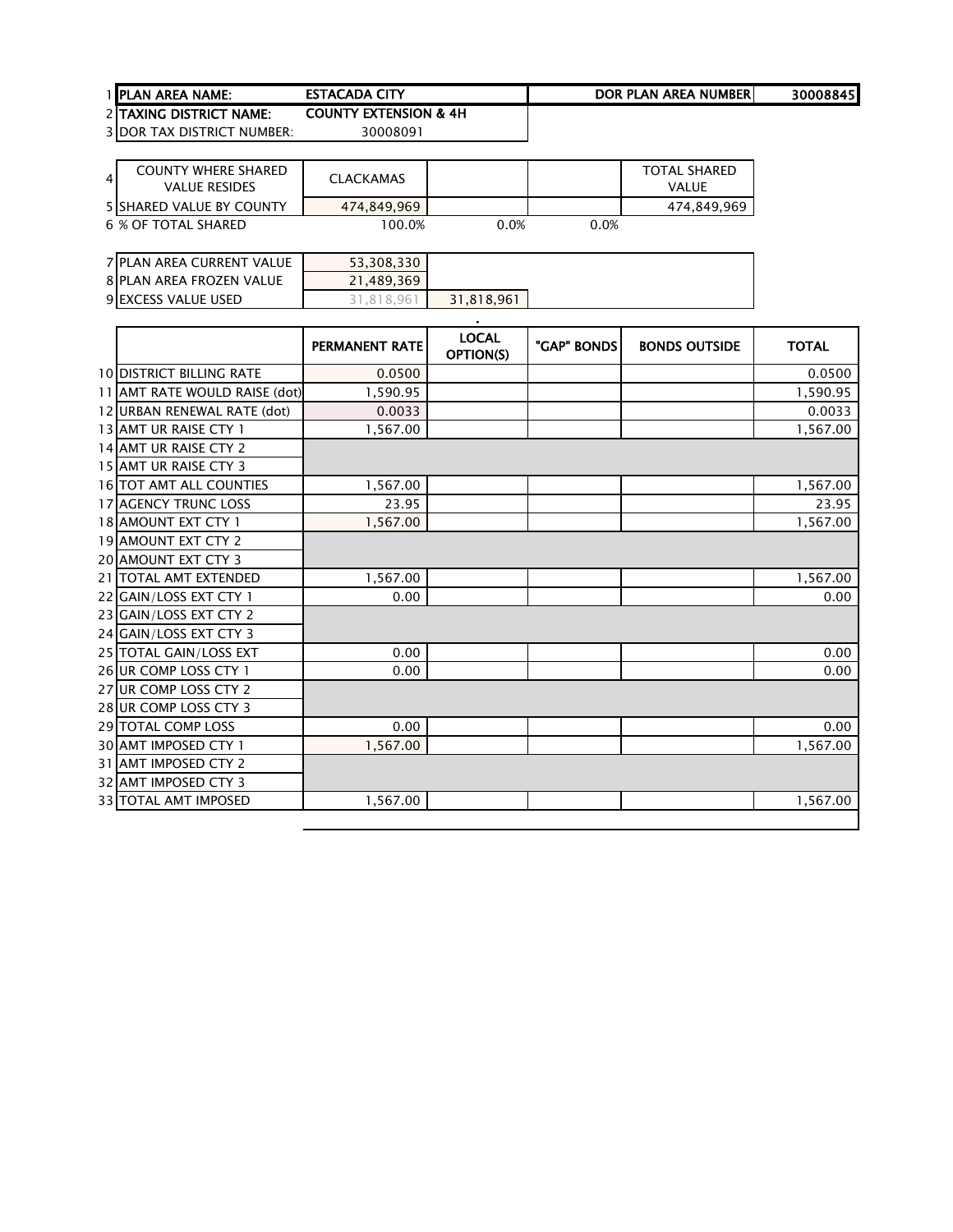| <b>1 IPLAN AREA NAME:</b> | <b>ESTACADA CITY</b> | DOR PLAN AREA NUMBERI | 30008845 |
|---------------------------|----------------------|-----------------------|----------|
| 2 ITAXING DISTRICT NAME:  | COUNTY LIBRARY       |                       |          |
|                           | --------             |                       |          |

| 41 | <b>COUNTY WHERE SHARED</b><br>VALUE RESIDES | CLACKAMAS   |      |      | <b>TOTAL SHARED</b><br>VALUE |
|----|---------------------------------------------|-------------|------|------|------------------------------|
|    | <b>5 ISHARED VALUE BY COUNTY</b>            | 474.849.969 |      |      | 474,849,969                  |
|    | 6 % OF TOTAL SHARED                         | 100.0%      | 0.0% | 0.0% |                              |

| 7 PLAN AREA CURRENT VALUE  | 53,308,330 |            |
|----------------------------|------------|------------|
| 8 PLAN AREA FROZEN VALUE   | 21.489.369 |            |
| <b>9 EXCESS VALUE USED</b> | 31.818.961 | 31.818.961 |

|                                 | PERMANENT RATE | <b>LOCAL</b><br>OPTION(S) | "GAP" BONDS | <b>BONDS OUTSIDE</b> | <b>TOTAL</b> |
|---------------------------------|----------------|---------------------------|-------------|----------------------|--------------|
| <b>10 DISTRICT BILLING RATE</b> | 0.3974         |                           |             |                      | 0.3974       |
| 11 AMT RATE WOULD RAISE (dot)   | 12,644.86      |                           |             |                      | 12,644.86    |
| 12 URBAN RENEWAL RATE (dot)     | 0.0266         |                           |             |                      | 0.0266       |
| 13 AMT UR RAISE CTY 1           | 12,631.01      |                           |             |                      | 12,631.01    |
| 14 AMT UR RAISE CTY 2           |                |                           |             |                      |              |
| 15 AMT UR RAISE CTY 3           |                |                           |             |                      |              |
| 16 TOT AMT ALL COUNTIES         | 12,631.01      |                           |             |                      | 12,631.01    |
| <b>17 AGENCY TRUNC LOSS</b>     | 13.85          |                           |             |                      | 13.85        |
| 18 AMOUNT EXT CTY 1             | 12,631.01      |                           |             |                      | 12,631.01    |
| <b>19 AMOUNT EXT CTY 2</b>      |                |                           |             |                      |              |
| <b>20 AMOUNT EXT CTY 3</b>      |                |                           |             |                      |              |
| 21   TOTAL AMT EXTENDED         | 12,631.01      |                           |             |                      | 12,631.01    |
| 22 GAIN/LOSS EXT CTY 1          | 0.00           |                           |             |                      | 0.00         |
| 23 GAIN/LOSS EXT CTY 2          |                |                           |             |                      |              |
| 24 GAIN/LOSS EXT CTY 3          |                |                           |             |                      |              |
| 25 TOTAL GAIN/LOSS EXT          | 0.00           |                           |             |                      | 0.00         |
| 26 UR COMP LOSS CTY 1           | 0.01           |                           |             |                      | 0.01         |
| 27 UR COMP LOSS CTY 2           |                |                           |             |                      |              |
| 28 UR COMP LOSS CTY 3           |                |                           |             |                      |              |
| 29 TOTAL COMP LOSS              | 0.01           |                           |             |                      | 0.01         |
| <b>30 AMT IMPOSED CTY 1</b>     | 12,631.00      |                           |             |                      | 12,631.00    |
| 31 AMT IMPOSED CTY 2            |                |                           |             |                      |              |
| 32 AMT IMPOSED CTY 3            |                |                           |             |                      |              |
| <b>33 TOTAL AMT IMPOSED</b>     | 12,631.00      |                           |             |                      | 12,631.00    |
|                                 |                |                           |             |                      |              |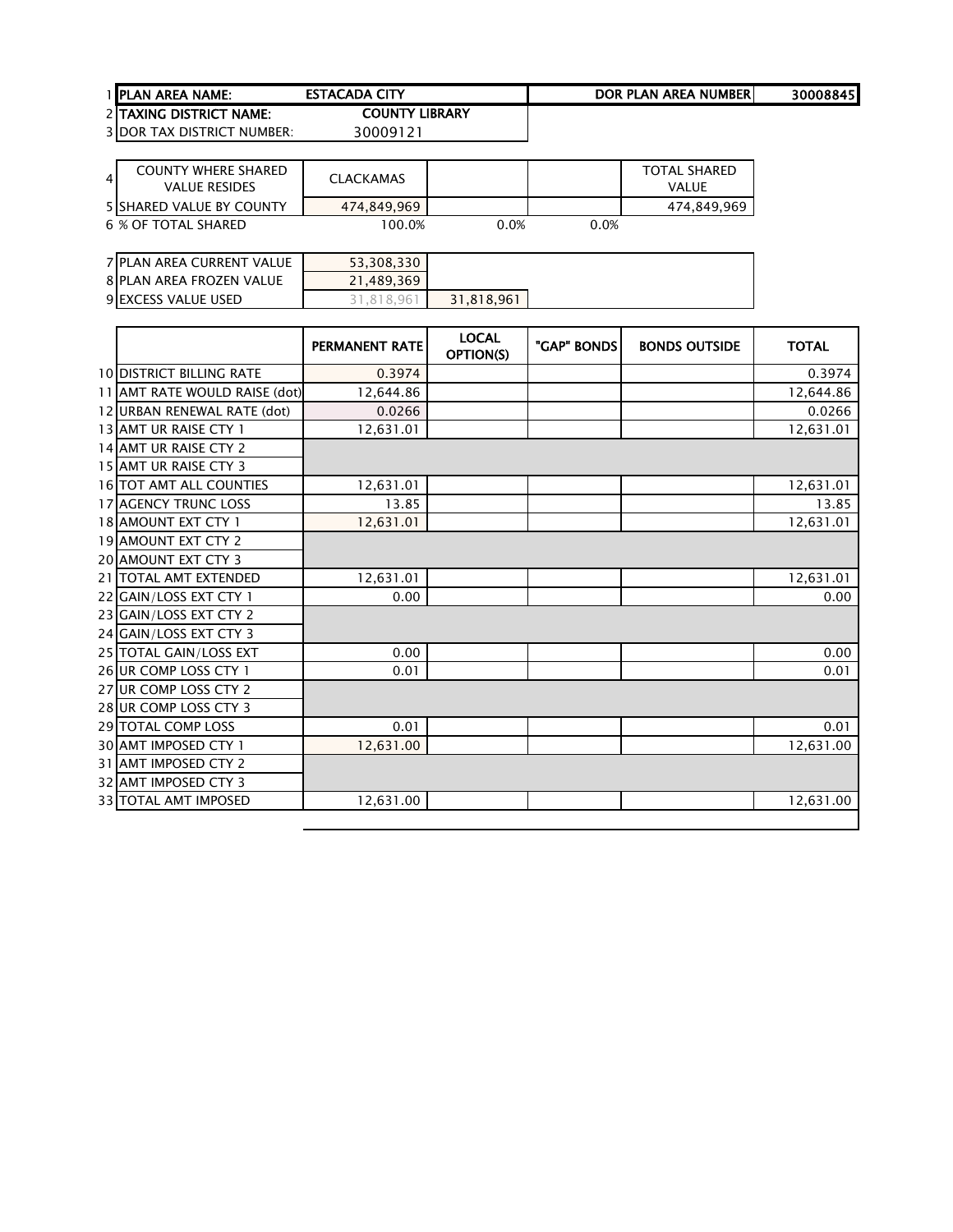| <b>1 IPLAN AREA NAME:</b>       | <b>ESTACADA CITY</b>    | DOR PLAN AREA NUMBERI | 30008845 |
|---------------------------------|-------------------------|-----------------------|----------|
| <b>2 ITAXING DISTRICT NAME:</b> | <b>COUNTY SOIL CONS</b> |                       |          |

| 4 | <b>COUNTY WHERE SHARED</b><br>VALUE RESIDES | CLACKAMAS   |         |      | <b>TOTAL SHARED</b><br><b>VALUE</b> |
|---|---------------------------------------------|-------------|---------|------|-------------------------------------|
|   | <b>5 SHARED VALUE BY COUNTY</b>             | 474.849.969 |         |      | 474,849,969                         |
|   | 6 % OF TOTAL SHARED                         | $100.0\%$   | $0.0\%$ | 0.0% |                                     |

| 7 PLAN AREA CURRENT VALUE | 53,308,330 |            |
|---------------------------|------------|------------|
| 8 PLAN AREA FROZEN VALUE  | 21,489,369 |            |
| 9 EXCESS VALUE USED       | .818.96    | 31,818,961 |

|                                 | PERMANENT RATE | <b>LOCAL</b><br>OPTION(S) | "GAP" BONDS | <b>BONDS OUTSIDE</b> | <b>TOTAL</b> |
|---------------------------------|----------------|---------------------------|-------------|----------------------|--------------|
| <b>10 DISTRICT BILLING RATE</b> | 0.0500         |                           |             |                      | 0.0500       |
| 11 AMT RATE WOULD RAISE (dot)   | 1.590.95       |                           |             |                      | 1.590.95     |
| 12 URBAN RENEWAL RATE (dot)     | 0.0033         |                           |             |                      | 0.0033       |
| 13 AMT UR RAISE CTY 1           | 1,567.00       |                           |             |                      | 1,567.00     |
| 14 AMT UR RAISE CTY 2           |                |                           |             |                      |              |
| 15 AMT UR RAISE CTY 3           |                |                           |             |                      |              |
| 16 TOT AMT ALL COUNTIES         | 1,567.00       |                           |             |                      | 1,567.00     |
| <b>17 AGENCY TRUNC LOSS</b>     | 23.95          |                           |             |                      | 23.95        |
| 18 AMOUNT EXT CTY 1             | 1,567.00       |                           |             |                      | 1,567.00     |
| <b>19 AMOUNT EXT CTY 2</b>      |                |                           |             |                      |              |
| <b>20 AMOUNT EXT CTY 3</b>      |                |                           |             |                      |              |
| 21   TOTAL AMT EXTENDED         | 1,567.00       |                           |             |                      | 1,567.00     |
| 22 GAIN/LOSS EXT CTY 1          | 0.00           |                           |             |                      | 0.00         |
| 23 GAIN/LOSS EXT CTY 2          |                |                           |             |                      |              |
| 24 GAIN/LOSS EXT CTY 3          |                |                           |             |                      |              |
| 25 TOTAL GAIN/LOSS EXT          | 0.00           |                           |             |                      | 0.00         |
| 26 UR COMP LOSS CTY 1           | 0.00           |                           |             |                      | 0.00         |
| 27 UR COMP LOSS CTY 2           |                |                           |             |                      |              |
| 28 UR COMP LOSS CTY 3           |                |                           |             |                      |              |
| 29 TOTAL COMP LOSS              | 0.00           |                           |             |                      | 0.00         |
| <b>30 AMT IMPOSED CTY 1</b>     | 1,567.00       |                           |             |                      | 1,567.00     |
| 31 AMT IMPOSED CTY 2            |                |                           |             |                      |              |
| <b>32 AMT IMPOSED CTY 3</b>     |                |                           |             |                      |              |
| <b>33 TOTAL AMT IMPOSED</b>     | 1,567.00       |                           |             |                      | 1,567.00     |
|                                 |                |                           |             |                      |              |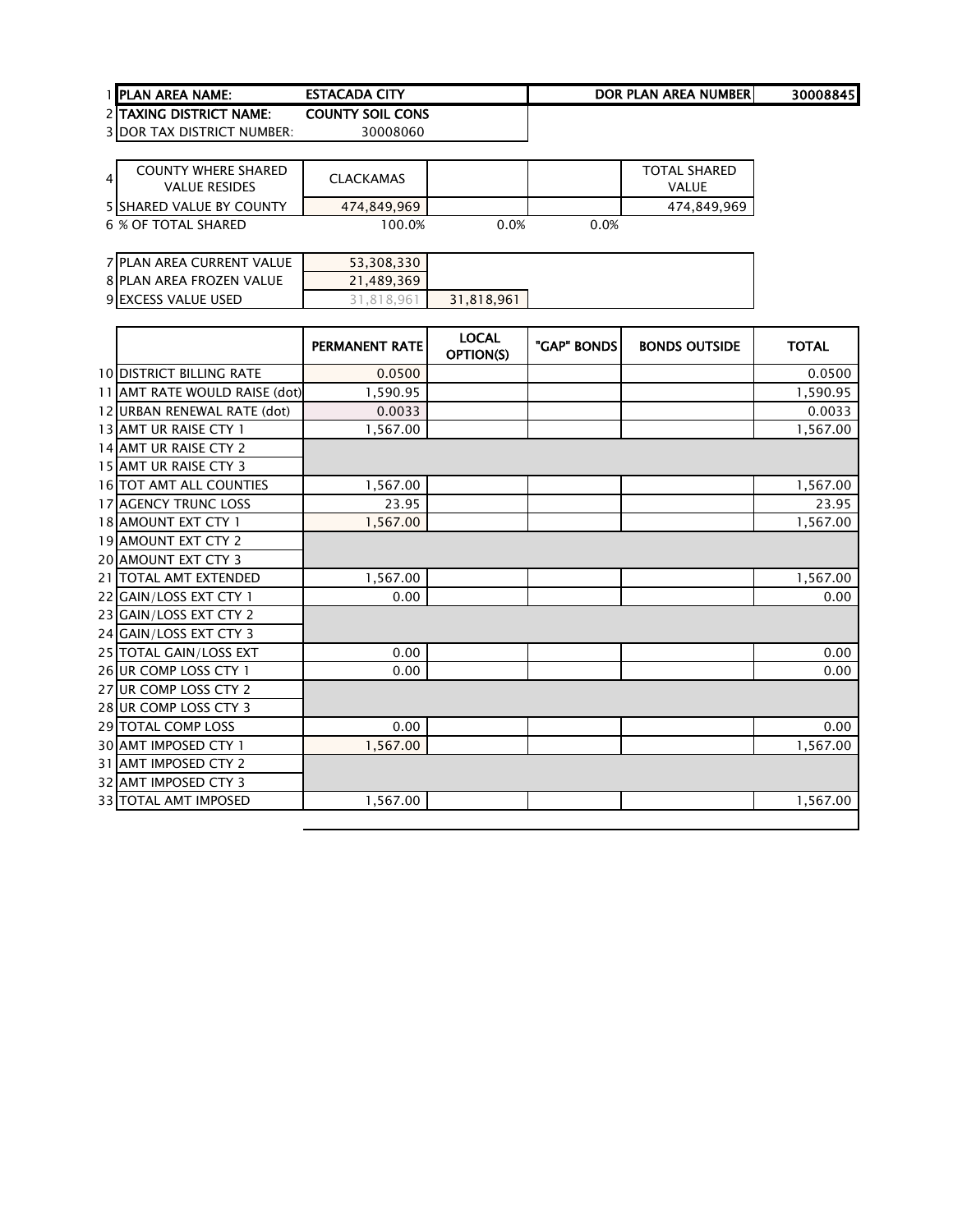| 1 IPLAN AREA NAME:                        | <b>ESTACADA CITY</b>                                                                                                                                                                                                                                                                                                                                                                                                         | DOR PLAN AREA NUMBERI | 30008845 |
|-------------------------------------------|------------------------------------------------------------------------------------------------------------------------------------------------------------------------------------------------------------------------------------------------------------------------------------------------------------------------------------------------------------------------------------------------------------------------------|-----------------------|----------|
| <b>2 ITAXING DISTRICT NAME:</b>           | <b>ESD CLACKAMAS</b>                                                                                                                                                                                                                                                                                                                                                                                                         |                       |          |
| $20000$ T <sub>AV</sub> DICTRICT ULUARED. | $\begin{array}{c} \n\mathbf{1} & \mathbf{1} & \mathbf{1} & \mathbf{1} & \mathbf{1} & \mathbf{1} & \mathbf{1} & \mathbf{1} & \mathbf{1} & \mathbf{1} & \mathbf{1} & \mathbf{1} & \mathbf{1} & \mathbf{1} & \mathbf{1} & \mathbf{1} & \mathbf{1} & \mathbf{1} & \mathbf{1} & \mathbf{1} & \mathbf{1} & \mathbf{1} & \mathbf{1} & \mathbf{1} & \mathbf{1} & \mathbf{1} & \mathbf{1} & \mathbf{1} & \mathbf{1} & \mathbf{1} & \$ |                       |          |

| $\overline{4}$ | COUNTY WHERE SHARED<br>VALUE RESIDES | CLACKAMAS   |         |         | <b>TOTAL SHARED</b><br>VALUE |
|----------------|--------------------------------------|-------------|---------|---------|------------------------------|
|                | 5 SHARED VALUE BY COUNTY             | 474.849.969 |         |         | 474,849,969                  |
|                | 6 % OF TOTAL SHARED                  | $100.0\%$   | $0.0\%$ | $0.0\%$ |                              |

| 7 PLAN AREA CURRENT VALUE | 53,308,330  |            |
|---------------------------|-------------|------------|
| 8 PLAN AREA FROZEN VALUE  | 21,489,369  |            |
| 9 EXCESS VALUE USED       | 8.96<br>-81 | 31,818,961 |

|                                 | <b>PERMANENT RATE</b> | <b>LOCAL</b><br><b>OPTION(S)</b> | "GAP" BONDS | <b>BONDS OUTSIDE</b> | <b>TOTAL</b> |
|---------------------------------|-----------------------|----------------------------------|-------------|----------------------|--------------|
| <b>10 DISTRICT BILLING RATE</b> | 0.3687                |                                  |             |                      | 0.3687       |
| 11 AMT RATE WOULD RAISE (dot)   | 11,731.65             |                                  |             |                      | 11,731.65    |
| 12 URBAN RENEWAL RATE (dot)     | 0.0247                |                                  |             |                      | 0.0247       |
| 13 AMT UR RAISE CTY 1           | 11,728.79             |                                  |             |                      | 11,728.79    |
| 14 AMT UR RAISE CTY 2           |                       |                                  |             |                      |              |
| 15 AMT UR RAISE CTY 3           |                       |                                  |             |                      |              |
| 16 TOT AMT ALL COUNTIES         | 11,728.79             |                                  |             |                      | 11,728.79    |
| <b>17 AGENCY TRUNC LOSS</b>     | 2.86                  |                                  |             |                      | 2.86         |
| 18 AMOUNT EXT CTY 1             | 11,728.79             |                                  |             |                      | 11,728.79    |
| <b>19 AMOUNT EXT CTY 2</b>      |                       |                                  |             |                      |              |
| <b>20 AMOUNT EXT CTY 3</b>      |                       |                                  |             |                      |              |
| 21   TOTAL AMT EXTENDED         | 11,728.79             |                                  |             |                      | 11,728.79    |
| 22 GAIN/LOSS EXT CTY 1          | 0.00                  |                                  |             |                      | 0.00         |
| 23 GAIN/LOSS EXT CTY 2          |                       |                                  |             |                      |              |
| 24 GAIN/LOSS EXT CTY 3          |                       |                                  |             |                      |              |
| 25 TOTAL GAIN/LOSS EXT          | 0.00                  |                                  |             |                      | 0.00         |
| 26 UR COMP LOSS CTY 1           | 0.01                  |                                  |             |                      | 0.01         |
| 27 UR COMP LOSS CTY 2           |                       |                                  |             |                      |              |
| 28 UR COMP LOSS CTY 3           |                       |                                  |             |                      |              |
| <b>29 TOTAL COMP LOSS</b>       | 0.01                  |                                  |             |                      | 0.01         |
| 30 AMT IMPOSED CTY 1            | 11,728.78             |                                  |             |                      | 11,728.78    |
| 31 AMT IMPOSED CTY 2            |                       |                                  |             |                      |              |
| 32 AMT IMPOSED CTY 3            |                       |                                  |             |                      |              |
| <b>33 TOTAL AMT IMPOSED</b>     | 11,728.78             |                                  |             |                      | 11,728.78    |
|                                 |                       |                                  |             |                      |              |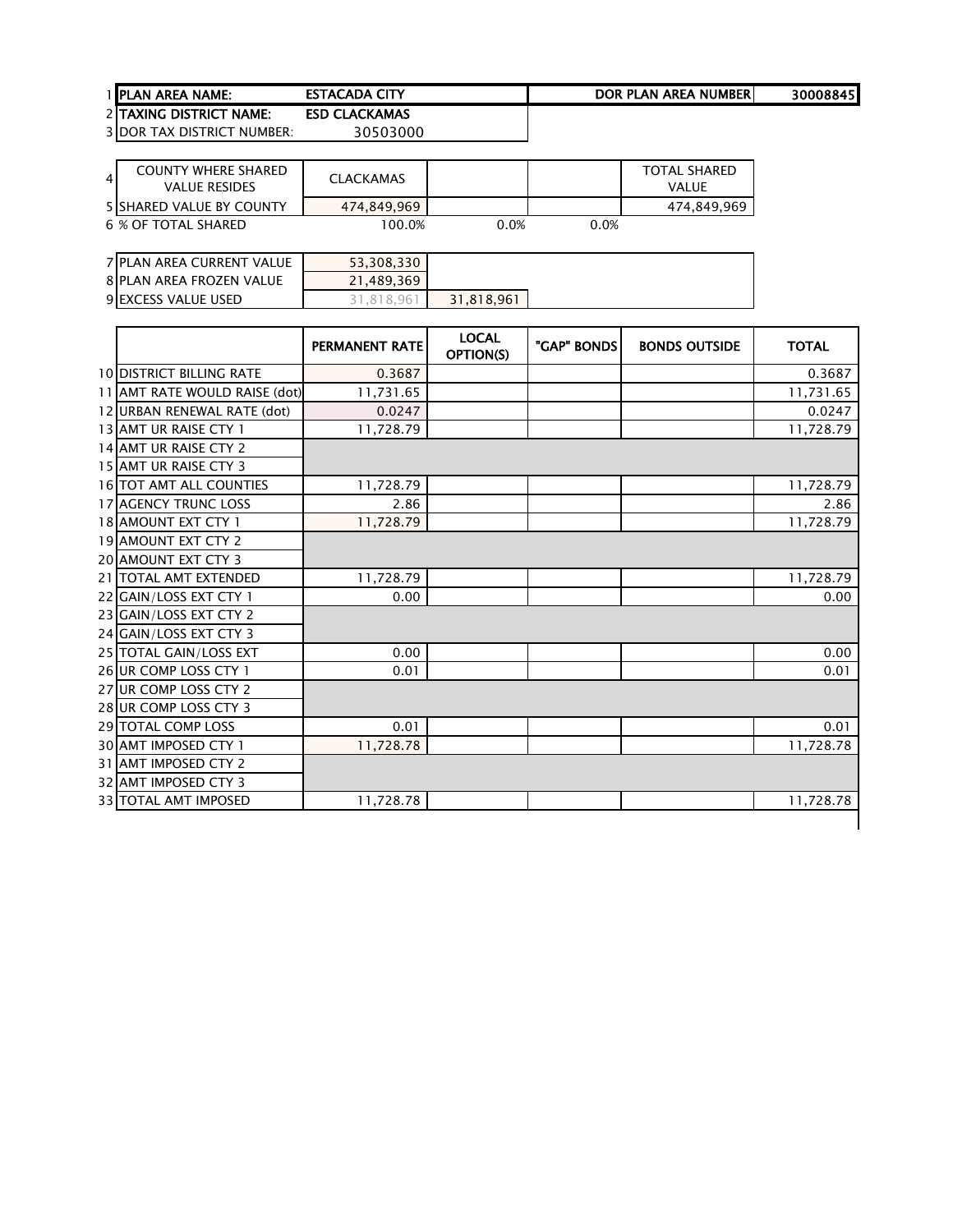| <b>I IPLAN AREA NAME:</b>         | <b>ESTACADA CITY</b>   | DOR PLAN AREA NUMBERI | 30008845 |
|-----------------------------------|------------------------|-----------------------|----------|
| <b>2 TAXING DISTRICT NAME:</b>    | <b>IFD 69 ESTACADA</b> |                       |          |
| <b>3 DOR TAX DISTRICT NUMBER:</b> | 30021500               |                       |          |

| $\overline{4}$ | <b>COUNTY WHERE SHARED</b><br><b>VALUE RESIDES</b> | <b>CLACKAMAS</b> |         |         | <b>TOTAL SHARED</b><br>VALUE |
|----------------|----------------------------------------------------|------------------|---------|---------|------------------------------|
|                | 5 SHARED VALUE BY COUNTY                           | 474.702.371      |         |         | 474.702.371                  |
|                | 6 % OF TOTAL SHARED                                | 100.0%           | $0.0\%$ | $0.0\%$ |                              |

| 7 PLAN AREA CURRENT VALUE | 53,308,330 |            |
|---------------------------|------------|------------|
| 8 PLAN AREA FROZEN VALUE  | 21,489,369 |            |
| 9 EXCESS VALUE USED       | 31.818.961 | 31,818,961 |

|                                 | <b>PERMANENT RATE</b> | <b>LOCAL</b><br>OPTION(S) | "GAP" BONDS | <b>BONDS OUTSIDE</b> | <b>TOTAL</b> |
|---------------------------------|-----------------------|---------------------------|-------------|----------------------|--------------|
| <b>10 DISTRICT BILLING RATE</b> | 2.4029                |                           |             |                      | 2.4029       |
| 11 AMT RATE WOULD RAISE (dot)   | 76,457.78             |                           |             |                      | 76,457.78    |
| 12 URBAN RENEWAL RATE (dot)     | 0.1610                |                           |             |                      | 0.1610       |
| 13 AMT UR RAISE CTY 1           | 76,427.08             |                           |             |                      | 76,427.08    |
| 14 AMT UR RAISE CTY 2           |                       |                           |             |                      |              |
| 15 AMT UR RAISE CTY 3           |                       |                           |             |                      |              |
| <b>16 TOT AMT ALL COUNTIES</b>  | 76,427.08             |                           |             |                      | 76,427.08    |
| <b>17 AGENCY TRUNC LOSS</b>     | 30.70                 |                           |             |                      | 30.70        |
| 18 AMOUNT EXT CTY 1             | 76,427.08             |                           |             |                      | 76,427.08    |
| 19 AMOUNT EXT CTY 2             |                       |                           |             |                      |              |
| <b>20 AMOUNT EXT CTY 3</b>      |                       |                           |             |                      |              |
| 21   TOTAL AMT EXTENDED         | 76,427.08             |                           |             |                      | 76,427.08    |
| 22 GAIN/LOSS EXT CTY 1          | 0.00                  |                           |             |                      | 0.00         |
| 23 GAIN/LOSS EXT CTY 2          |                       |                           |             |                      |              |
| 24 GAIN/LOSS EXT CTY 3          |                       |                           |             |                      |              |
| 25 TOTAL GAIN/LOSS EXT          | 0.00                  |                           |             |                      | 0.00         |
| 26 UR COMP LOSS CTY 1           | 0.12                  |                           |             |                      | 0.12         |
| 27 UR COMP LOSS CTY 2           |                       |                           |             |                      |              |
| 28 UR COMP LOSS CTY 3           |                       |                           |             |                      |              |
| 29 TOTAL COMP LOSS              | 0.12                  |                           |             |                      | 0.12         |
| 30 AMT IMPOSED CTY 1            | 76,426.96             |                           |             |                      | 76,426.96    |
| 31 AMT IMPOSED CTY 2            |                       |                           |             |                      |              |
| 32 AMT IMPOSED CTY 3            |                       |                           |             |                      |              |
| <b>33 TOTAL AMT IMPOSED</b>     | 76,426.96             |                           |             |                      | 76,426.96    |
|                                 |                       |                           |             |                      |              |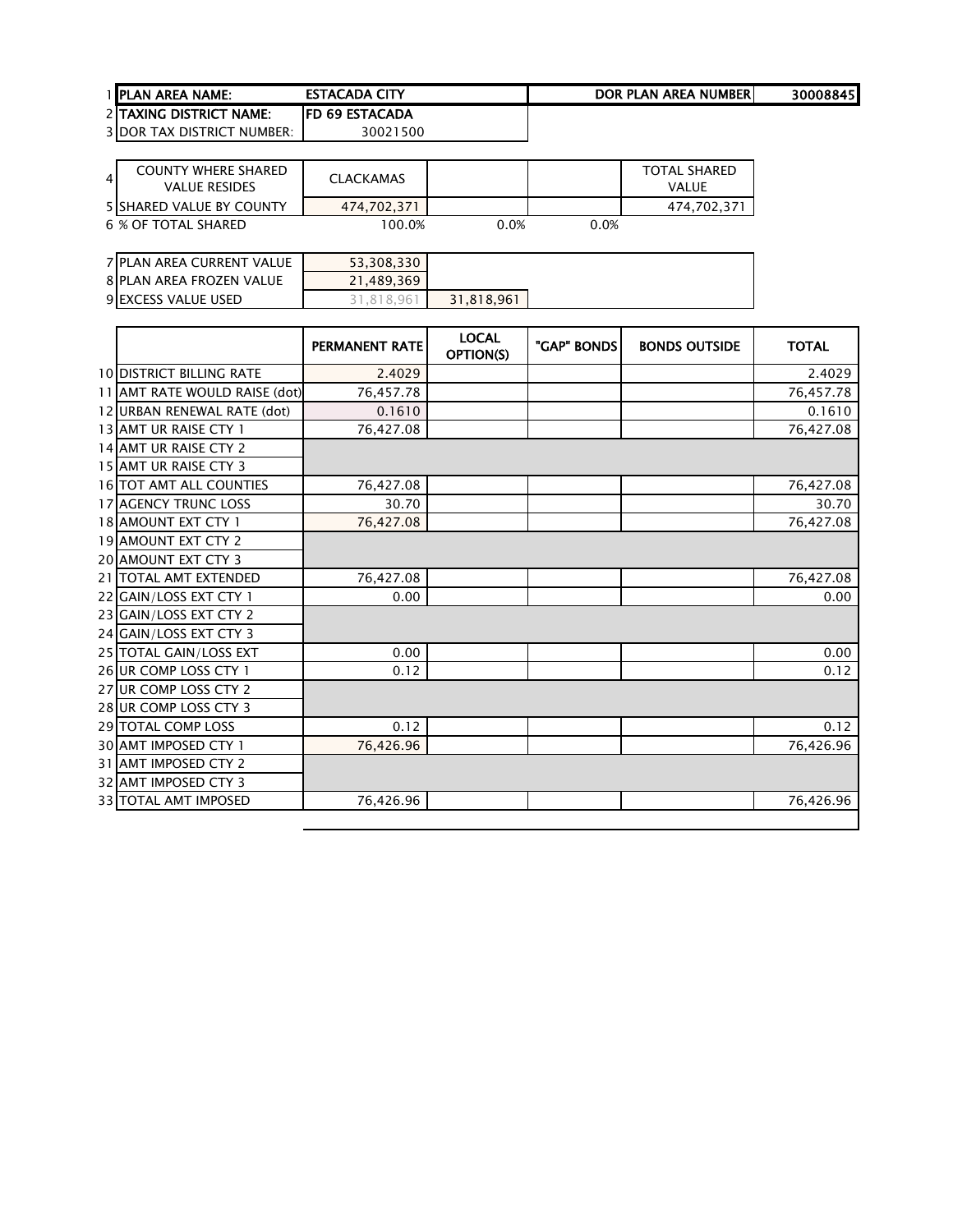| <b>1 IPLAN AREA NAME:</b>       | <b>ESTACADA CITY</b>    | DOR PLAN AREA NUMBERI | 30008845 |
|---------------------------------|-------------------------|-----------------------|----------|
| <b>2 ITAXING DISTRICT NAME:</b> | <b>PORT OF PORTLAND</b> |                       |          |

| 4 | <b>COUNTY WHERE SHARED</b><br>VALUE RESIDES | CLACKAMAS   |         |      | <b>TOTAL SHARED</b><br><b>VALUE</b> |
|---|---------------------------------------------|-------------|---------|------|-------------------------------------|
|   | <b>5 SHARED VALUE BY COUNTY</b>             | 474.849.969 |         |      | 474,849,969                         |
|   | 6 % OF TOTAL SHARED                         | $100.0\%$   | $0.0\%$ | 0.0% |                                     |

| 7 PLAN AREA CURRENT VALUE | 53,308,330 |            |
|---------------------------|------------|------------|
| 8 PLAN AREA FROZEN VALUE  | 21,489,369 |            |
| 9 EXCESS VALUE USED       | . . 818.96 | 31,818,961 |

|                                 | PERMANENT RATE | <b>LOCAL</b><br>OPTION(S) | "GAP" BONDS | <b>BONDS OUTSIDE</b> | <b>TOTAL</b> |
|---------------------------------|----------------|---------------------------|-------------|----------------------|--------------|
| <b>10 DISTRICT BILLING RATE</b> | 0.0701         |                           |             |                      | 0.0701       |
| 11 AMT RATE WOULD RAISE (dot)   | 2.230.51       |                           |             |                      | 2.230.51     |
| 12 URBAN RENEWAL RATE (dot)     | 0.0046         |                           |             |                      | 0.0046       |
| 13 AMT UR RAISE CTY 1           | 2,184.31       |                           |             |                      | 2,184.31     |
| 14 AMT UR RAISE CTY 2           |                |                           |             |                      |              |
| 15 AMT UR RAISE CTY 3           |                |                           |             |                      |              |
| 16 TOT AMT ALL COUNTIES         | 2,184.31       |                           |             |                      | 2,184.31     |
| <b>17 AGENCY TRUNC LOSS</b>     | 46.20          |                           |             |                      | 46.20        |
| 18 AMOUNT EXT CTY 1             | 2,184.31       |                           |             |                      | 2,184.31     |
| <b>19 AMOUNT EXT CTY 2</b>      |                |                           |             |                      |              |
| <b>20 AMOUNT EXT CTY 3</b>      |                |                           |             |                      |              |
| 21   TOTAL AMT EXTENDED         | 2,184.31       |                           |             |                      | 2,184.31     |
| 22 GAIN/LOSS EXT CTY 1          | 0.00           |                           |             |                      | 0.00         |
| 23 GAIN/LOSS EXT CTY 2          |                |                           |             |                      |              |
| 24 GAIN/LOSS EXT CTY 3          |                |                           |             |                      |              |
| 25 TOTAL GAIN/LOSS EXT          | 0.00           |                           |             |                      | 0.00         |
| 26 UR COMP LOSS CTY 1           | 0.00           |                           |             |                      | 0.00         |
| 27 UR COMP LOSS CTY 2           |                |                           |             |                      |              |
| 28 UR COMP LOSS CTY 3           |                |                           |             |                      |              |
| 29 TOTAL COMP LOSS              | 0.00           |                           |             |                      | 0.00         |
| <b>30 AMT IMPOSED CTY 1</b>     | 2,184.31       |                           |             |                      | 2,184.31     |
| 31 AMT IMPOSED CTY 2            |                |                           |             |                      |              |
| <b>32 AMT IMPOSED CTY 3</b>     |                |                           |             |                      |              |
| <b>33 TOTAL AMT IMPOSED</b>     | 2,184.31       |                           |             |                      | 2,184.31     |
|                                 |                |                           |             |                      |              |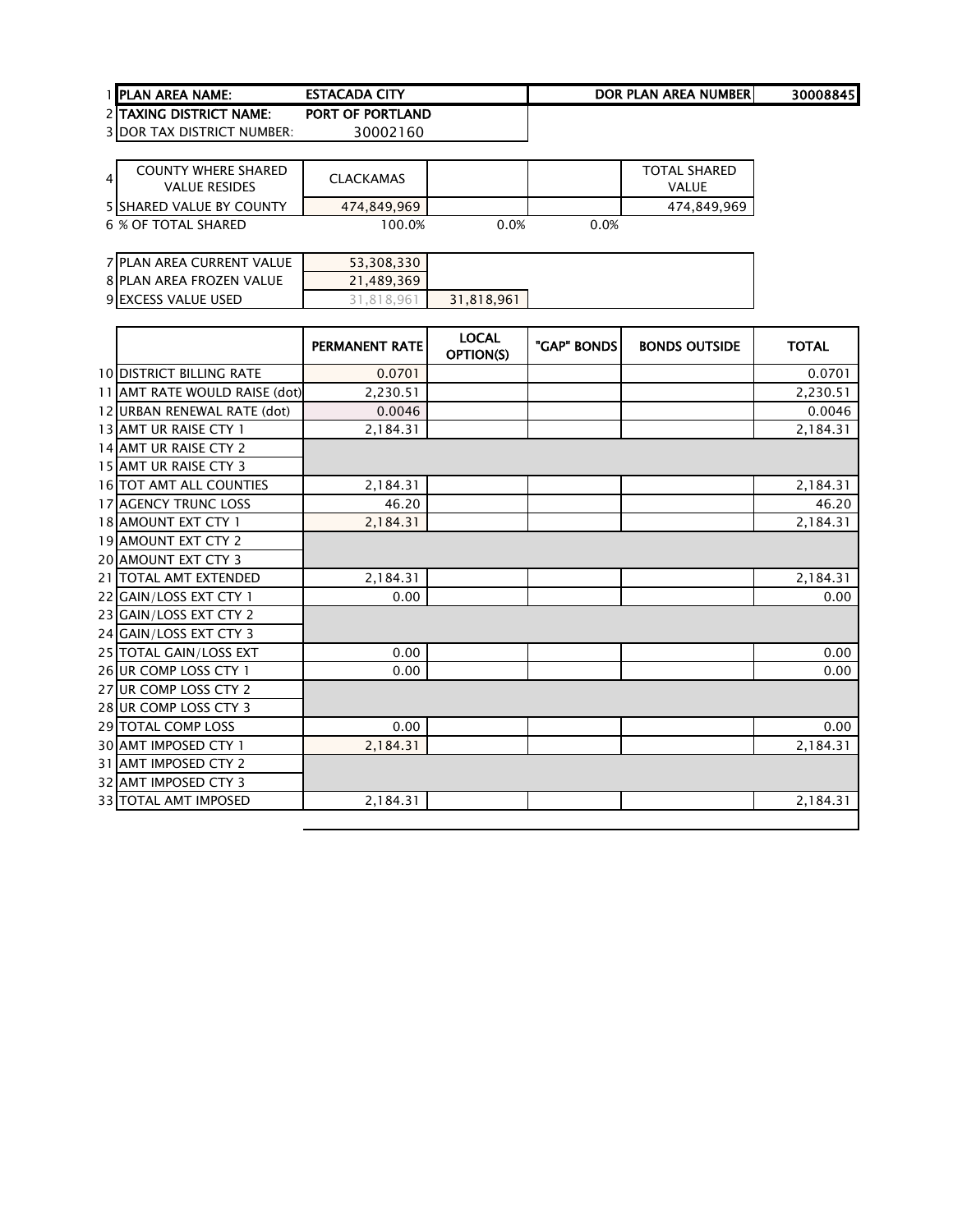| 1 IPLAN AREA NAME:             | <b>ESTACADA (</b><br><b>CITY</b><br>. | <b>AREA NUMBER</b><br><b>DOR PLAN</b> | 30008845 |
|--------------------------------|---------------------------------------|---------------------------------------|----------|
| <b>DITAVING DICTRICT NAME:</b> | CCU ECTACADA & DOND                   |                                       |          |

2 TAXING DISTRICT NAME: SCH ESTACADA & BOND<br>3 DOR TAX DISTRICT NUMBER: 30142000 3 DOR TAX DISTRICT NUMBER:

| <b>COUNTY WHERE SHARED</b><br>4<br><b>VALUE RESIDES</b> | CLACKAMAS   |      |      | <b>TOTAL SHARED</b><br>VAI UF |
|---------------------------------------------------------|-------------|------|------|-------------------------------|
| <b>5ISHARED VALUE BY COUNTY</b>                         | 474.849.969 |      |      | 474,849,969                   |
| 6 % OF TOTAL SHARED                                     | 100.0%      | 0.0% | 0.0% |                               |

| 7 PLAN AREA CURRENT VALUE | 53,308,330 |            |
|---------------------------|------------|------------|
| 8 PLAN AREA FROZEN VALUE  | 21,489,369 |            |
| 9 EXCESS VALUE USED       | .818.96    | 31,818,961 |

|                                 | <b>PERMANENT RATE</b> | <b>LOCAL</b><br><b>OPTION(S)</b> | "GAP" BONDS | <b>BONDS OUTSIDE</b> | <b>TOTAL</b> |
|---------------------------------|-----------------------|----------------------------------|-------------|----------------------|--------------|
| <b>10 DISTRICT BILLING RATE</b> | 4.1476                |                                  |             | 1.3977               | 5.5453       |
| 11 AMT RATE WOULD RAISE (dot)   | 131,972.32            |                                  |             | 44,473.36            | 176,445.68   |
| 12 URBAN RENEWAL RATE (dot)     | 0.2779                |                                  |             | 0.0936               | 0.3715       |
| 13 AMT UR RAISE CTY 1           | 131,960.81            |                                  |             | 44,445.96            | 176,406.77   |
| 14 AMT UR RAISE CTY 2           |                       |                                  |             |                      |              |
| 15 AMT UR RAISE CTY 3           |                       |                                  |             |                      |              |
| 16 TOT AMT ALL COUNTIES         | 131,960.81            |                                  |             | 44,445.96            | 176,406.77   |
| <b>17 AGENCY TRUNC LOSS</b>     | 11.51                 |                                  |             | 27.40                | 38.91        |
| 18 AMOUNT EXT CTY 1             | 131,960.81            |                                  |             | 44,445.96            | 176,406.77   |
| <b>19 AMOUNT EXT CTY 2</b>      |                       |                                  |             |                      |              |
| <b>20 AMOUNT EXT CTY 3</b>      |                       |                                  |             |                      |              |
| 21   TOTAL AMT EXTENDED         | 131,960.81            |                                  |             | 44,445.96            | 176,406.77   |
| 22 GAIN/LOSS EXT CTY 1          | 0.00                  |                                  |             | 0.00                 | 0.00         |
| 23 GAIN/LOSS EXT CTY 2          |                       |                                  |             |                      |              |
| 24 GAIN/LOSS EXT CTY 3          |                       |                                  |             |                      |              |
| 25 TOTAL GAIN/LOSS EXT          | 0.00                  |                                  |             | 0.00                 | 0.00         |
| 26 UR COMP LOSS CTY 1           | 0.21                  |                                  |             | 0.08                 | 0.29         |
| 27 UR COMP LOSS CTY 2           |                       |                                  |             |                      |              |
| 28 UR COMP LOSS CTY 3           |                       |                                  |             |                      |              |
| 29 TOTAL COMP LOSS              | 0.21                  |                                  |             | 0.08                 | 0.29         |
| <b>30 AMT IMPOSED CTY 1</b>     | 131,960.60            |                                  |             | 44,445.88            | 176,406.48   |
| 31 AMT IMPOSED CTY 2            |                       |                                  |             |                      |              |
| 32 AMT IMPOSED CTY 3            |                       |                                  |             |                      |              |
| <b>33 TOTAL AMT IMPOSED</b>     | 131,960.60            |                                  |             | 44.445.88            | 176,406.48   |
|                                 |                       |                                  |             |                      |              |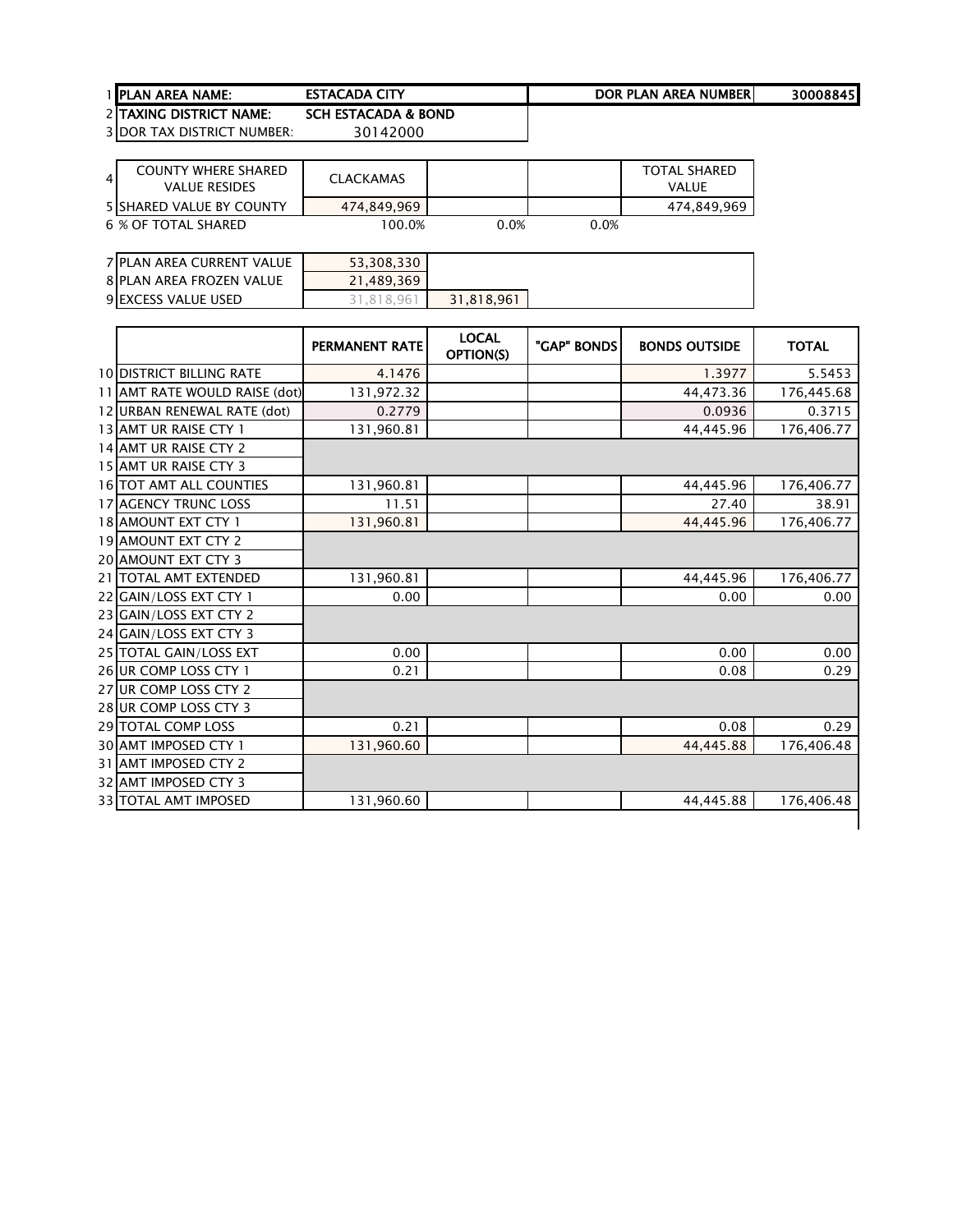| <b>1 IPLAN AREA NAME:</b>      | <b>ESTACADA CITY</b> | DOR PLAN AREA NUMBERI | 30008845 |
|--------------------------------|----------------------|-----------------------|----------|
| 2 TAXING DISTRICT NAME:        | VECTOR               |                       |          |
| $2$ IDOD TAV DICTDICT NIHMDED. | 20007510             |                       |          |

| COUNTY WHERE SHARED<br>$\overline{4}$<br>VALUE RESIDES | CLACKAMAS   |         |      | <b>TOTAL SHARED</b><br>VALUE |
|--------------------------------------------------------|-------------|---------|------|------------------------------|
| <b>5 SHARED VALUE BY COUNTY</b>                        | 474.849.969 |         |      | 474.849.969                  |
| 6 % OF TOTAL SHARED                                    | 100.0%      | $0.0\%$ | 0.0% |                              |

| 7 PLAN AREA CURRENT VALUE  | 53,308,330 |            |
|----------------------------|------------|------------|
| 8 PLAN AREA FROZEN VALUE   | 21,489,369 |            |
| <b>9 EXCESS VALUE USED</b> | 31.818.96  | 31,818,961 |

|                                 | PERMANENT RATE | <b>LOCAL</b><br><b>OPTION(S)</b> | "GAP" BONDS | <b>BONDS OUTSIDE</b> | <b>TOTAL</b> |
|---------------------------------|----------------|----------------------------------|-------------|----------------------|--------------|
| <b>10 DISTRICT BILLING RATE</b> | 0.0065         |                                  |             |                      | 0.0065       |
| 11 AMT RATE WOULD RAISE (dot)   | 206.82         |                                  |             |                      | 206.82       |
| 12 URBAN RENEWAL RATE (dot)     | 0.0004         |                                  |             |                      | 0.0004       |
| 13 AMT UR RAISE CTY 1           | 189.94         |                                  |             |                      | 189.94       |
| 14 AMT UR RAISE CTY 2           |                |                                  |             |                      |              |
| 15 AMT UR RAISE CTY 3           |                |                                  |             |                      |              |
| <b>16 TOT AMT ALL COUNTIES</b>  | 189.94         |                                  |             |                      | 189.94       |
| <b>17 AGENCY TRUNC LOSS</b>     | 16.88          |                                  |             |                      | 16.88        |
| 18 AMOUNT EXT CTY 1             | 189.94         |                                  |             |                      | 189.94       |
| 19 AMOUNT EXT CTY 2             |                |                                  |             |                      |              |
| 20 AMOUNT EXT CTY 3             |                |                                  |             |                      |              |
| 21   TOTAL AMT EXTENDED         | 189.94         |                                  |             |                      | 189.94       |
| 22 GAIN/LOSS EXT CTY 1          | 0.00           |                                  |             |                      | 0.00         |
| 23 GAIN/LOSS EXT CTY 2          |                |                                  |             |                      |              |
| 24 GAIN/LOSS EXT CTY 3          |                |                                  |             |                      |              |
| 25 TOTAL GAIN/LOSS EXT          | 0.00           |                                  |             |                      | 0.00         |
| 26 UR COMP LOSS CTY 1           | 0.00           |                                  |             |                      | 0.00         |
| 27 UR COMP LOSS CTY 2           |                |                                  |             |                      |              |
| 28 UR COMP LOSS CTY 3           |                |                                  |             |                      |              |
| 29 TOTAL COMP LOSS              | 0.00           |                                  |             |                      | 0.00         |
| 30 AMT IMPOSED CTY 1            | 189.94         |                                  |             |                      | 189.94       |
| 31 AMT IMPOSED CTY 2            |                |                                  |             |                      |              |
| 32 AMT IMPOSED CTY 3            |                |                                  |             |                      |              |
| 33 TOTAL AMT IMPOSED            | 189.94         |                                  |             |                      | 189.94       |